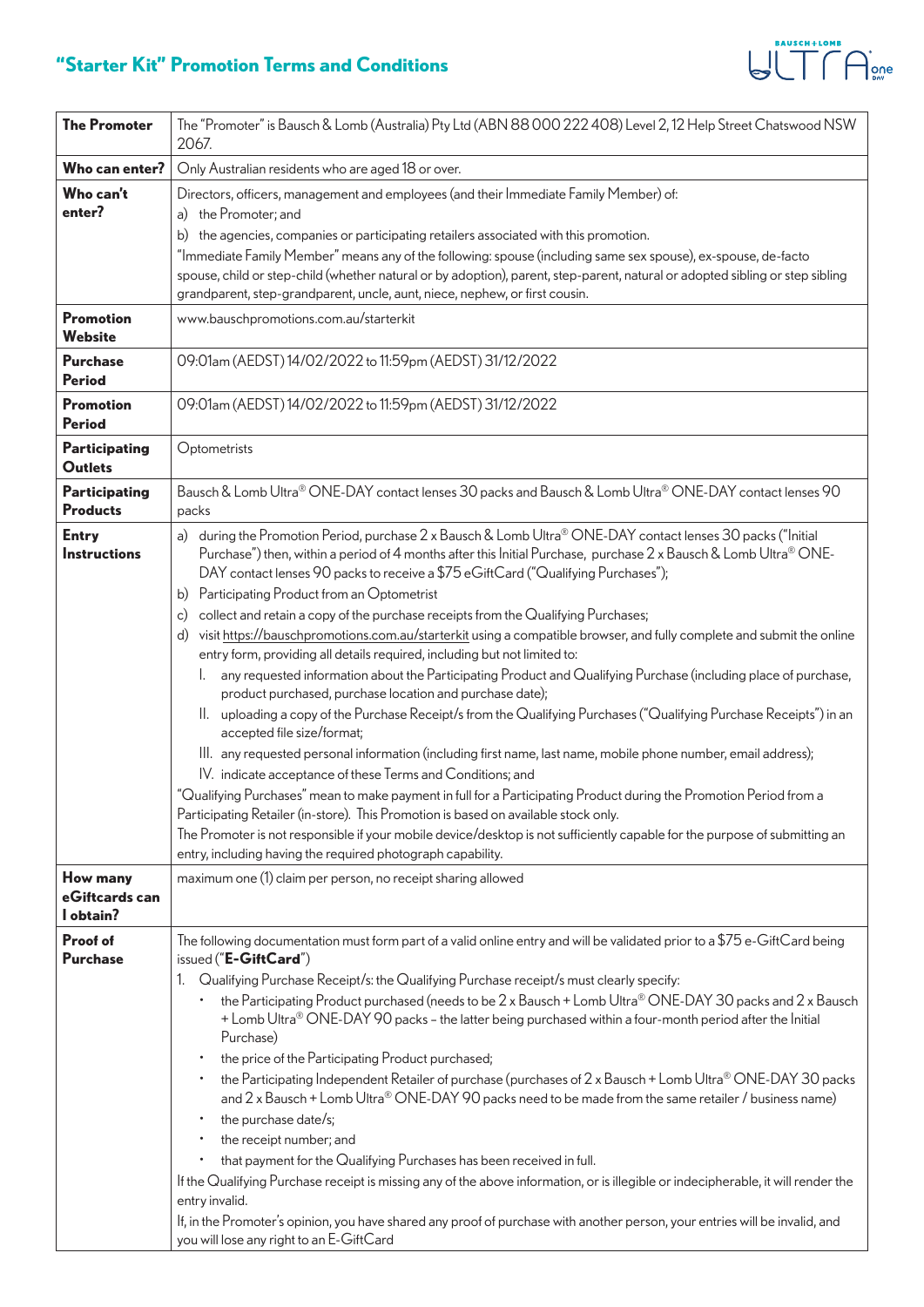## **General Conditions:**

- 1. Details above and the following clauses collectively form the terms and conditions of this Promotion ("Terms and Conditions").
- 2. Each promotion entrant is responsible for ensuring his, her or their familiarity with these Terms and Conditions at the time of participation. Participation in this Promotion is deemed acceptance of these Terms and Conditions. The Promoter's decision not to enforce a specific restriction (whether communicated to a promotion entrant or not) does not constitute a waiver of that restriction or of these Terms and Conditions generally.
- 3. The Promoter's decision in relation to any aspect of these Terms and Conditions and the Promotion is final and binding on every person who participates. No correspondence will be entered into.
- 4. This Promotion is not valid in conjunction with any other offer.
- 5. Any values stated in these Terms and Conditions are in AUD/RRP/including GST.
- 6. Entrants can only participate in the Promotion in their own name. Entrants who enter using multiple aliases (e.g. multiple names, addresses, phone numbers and/or email addresses) will be disqualified.
- 7. All entrants acknowledge that the Promoter can rely on these Terms and Conditions, even if the Promoter learns of a person's ineligibility after the Promoter has awarded an E-GiftCard ineligible person. Return payment to the value of the E-GiftCard may be required if this occurs.
- 8. Incomplete, indecipherable or incorrect entries will be deemed invalid. Entrants are responsible for ensuring their correct personal details are provided and any updated details are notified to the Promoter. The Promoter accepts no responsibility should an Eligible Entrant fail to receive their E-GiftCard because of a failure to notify the Promoter of correct details or of a change to their details, or for providing invalid information.
- 9. Entries are deemed to be received at the time of receipt into the Promoter's database, not time of transmission by the entrant.
- 10. The Promoter does not warrant that the entry mechanism will be available, or that Participating Retailers will be open at all times during the Promotion Period.
- 11. The Promoter is not responsible for any undelivered emails due to an entrant's spam filters or email settings.
- 12. The Promoter shall not be liable for an E-GiftCard being lost, deleted, stolen, damaged or tampered with in any way before it reaches an entrant or after it has been released to an entrant. An E-GiftCard will not be re-issued if an entrant uses and then refunds/returns an order.
- 13. Any costs associated with accessing the Promotion or E-GiftCard provider's website or associated with redeeming an E-GiftCard are the entrant's responsibility and are dependent on the internet service provider used. Eligible Entrants must submit their entry manually using a compatible internet browser. The use of any automated software or any other mechanical or electronic means that allows an entrant to automatically submit entries in the Promotion repeatedly is prohibited and will render all entries submitted using such means invalid.
- 14. The Promoter may, in its sole discretion, declare any entry or entrant invalid if the entrant:
	- a) disrupts, annoys, abuses, threatens, harasses or attempts to do any of these things to the Promoter, another entrant or potential entrant of, or anyone else associated with this Promotion;
	- b) submits an entry that is not in accordance with these Terms and Conditions or who tampers with the entry process; or
	- c) engages in conduct in relation to this Promotion which is misleading, deceptive, fraudulent or damaging to the Promoter's goodwill or reputation.
- 15. If this Promotion is interfered with in any way or is not capable of being conducted as reasonably anticipated due to any reason beyond the reasonable control of the Promoter, the Promoter reserves the right, in its sole discretion, to the fullest extent permitted by law to modify, suspend, terminate or cancel the Promotion, as appropriate, subject to any directions from any relevant authority.
- 16. As a condition of claiming an E-GiftCard, the entrant may be required to (at the Promoter's discretion) sign any legal documentation in the form required by the Promoter and/or the E-GiftCard provider, in their absolute discretion.
- 17. Except for any liability that cannot be excluded by law, the Promoter (including its officers, employees and agents) excludes all liability (including negligence), for any personal injury; or any loss or damage (including loss of opportunity); whether direct, indirect, special or consequential, arising in any way out of the Promotion, including, but not limited to, where arising out of the following: (a) any technical difficulties or equipment malfunction (whether or not under the Promoter's control); (b) any theft, unauthorised access or third party interference; (c) any entry that is late, lost, altered, damaged or misdirected (whether or not after their receipt by the Promoter) due to any reason beyond the reasonable control of the Promoter; (d) any variation in the E-GiftCard value to that stated in these Terms and Conditions; (e) any tax liability/implications incurred by an entrant; or (f) use of an E-GiftCard.